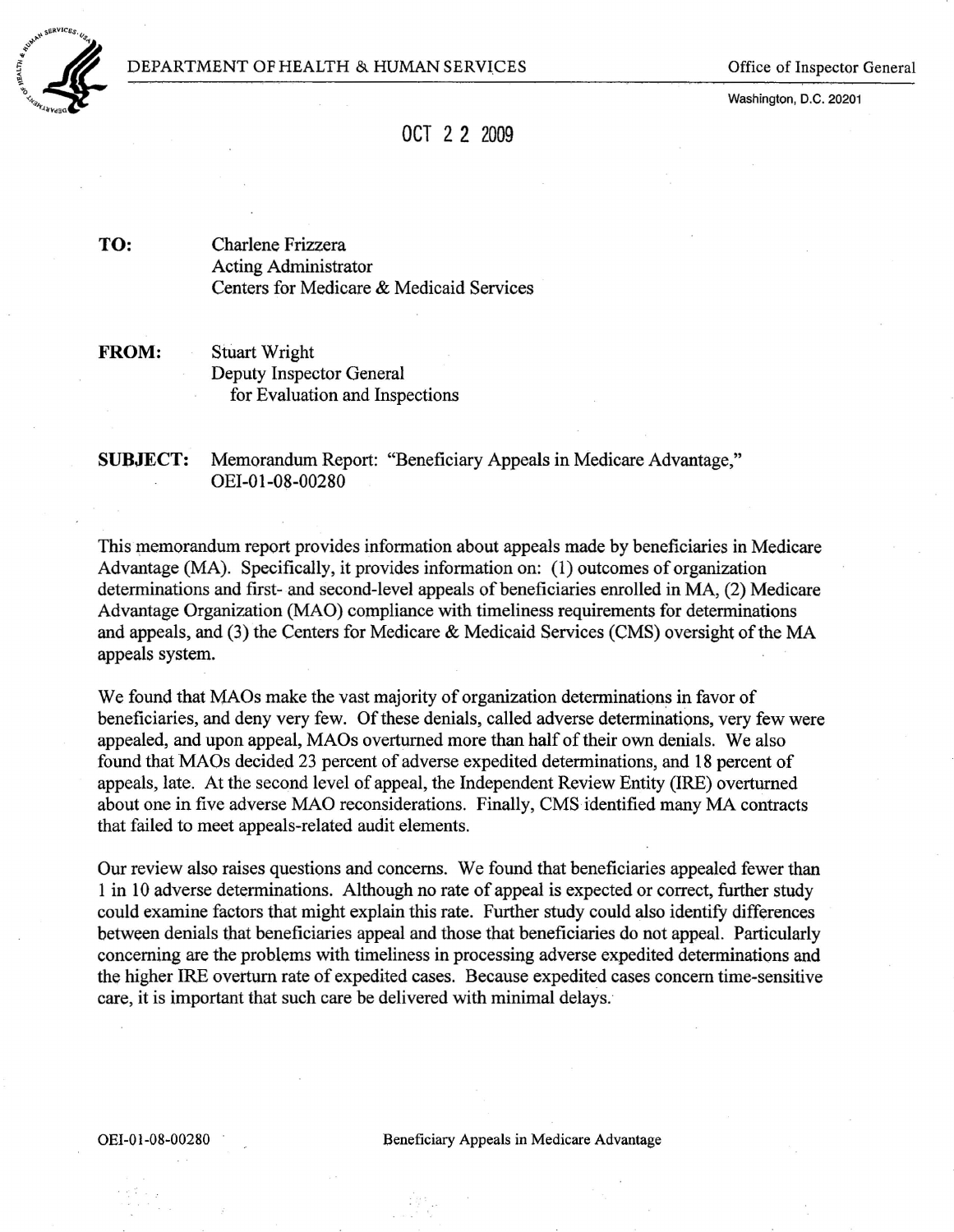## **BACKGROUND**

The Medicare Prescription Drug, Improvement, and Modernization Act of 2003 made several important changes to Medicare managed care, including increasing payments to MAOs and renaming the program "Medicare Advantage."[1](#page-1-0) As of April 2009, 10.9 million Medicare beneficiaries (about 22 percent of all Medicare beneficiaries) were enrolled in 752 MA contracts.<sup>[2](#page-1-1)</sup> These numbers represent increases of 106 percent and 164 percent, respectively, from 2003, when MA was enacted. An MAO, the parent organization, may hold multiple managed care contracts, which are agreements to provide MA services across a specified geographic area. Each contract may include multiple plans.

A capitated payment system, such as that used by MAOs, could create fiscal incentives to underserve beneficiaries.<sup>[3](#page-1-2)</sup> A properly functioning appeals system provides a vital safeguard to protect against those incentives.

## **MA Appeals Process**

The Social Security Act states that MAOs must have a procedure to determine whether a beneficiary is entitled to receive health services and the amount, if any, a beneficiary is required to pay for these services.<sup>[4](#page-1-3)</sup> It also mandates that MAOs offer beneficiaries the right to appeal an adverse determination.<sup>[5](#page-1-4)</sup> Further, it requires that the Secretary of the Department of Health and Human Services contract with an IRE to review second-level appeals in cases where an MAO has returned an adverse decision to a beneficiary's initial appeal.<sup>[6](#page-1-5)</sup>

If the IRE upholds the MAO's decision, a beneficiary can continue the appeal with an Administrative Law Judge, then with the Medicare Appeals Council, and finally, via judicial review.<sup>[7](#page-1-6)</sup> MAOs can appeal Administrative Law Judge decisions and any higher-level decisions.<sup>8</sup>

*Organization Determination*. An organization determination is any decision made by an MAO about whether a beneficiary is entitled to receive health services and the amount, if any, a beneficiary is required to pay for these services.9 For example, MAOs make organization

<span id="page-1-0"></span><sup>1</sup> P.L. No. 108-173 §§ 211 and 201.

<span id="page-1-1"></span><sup>2</sup> CMS, "Monthly Contract and Enrollment Summary Report." Available online at <http://www.cms.hhs.gov/MCRAdvPartDEnrolData/>. Accessed on July 14, 2009.

<span id="page-1-2"></span><sup>3</sup> Government Accountability Office, GAO/T-HRD-93-10, "Medicaid: States Turn to Managed Care to Improve Access and Control Costs," 1993. Available online at [http://archive.gao.gov/d42t14/148756.pdf.](http://archive.gao.gov/d42t14/148756.pdf) Accessed on July 14, 2009.

<span id="page-1-3"></span><sup>&</sup>lt;sup>4</sup> Social Security Act, §  $1852(g)(1)(A)$ .

<span id="page-1-4"></span> $5$  Social Security Act,  $\S 1852(g)(2)(A)$ .

<span id="page-1-5"></span> $6$  Social Security Act,  $§$  1852(g)(4).

<span id="page-1-6"></span><sup>7</sup> Social Security Act, § 1852(g)(5), 42 CFR §§ 422.600, 422.608, and 422.612.

<sup>8</sup> 42 CFR §§ 422.608 and 422.612.

<sup>9</sup> 42 CFR § 422.566(a).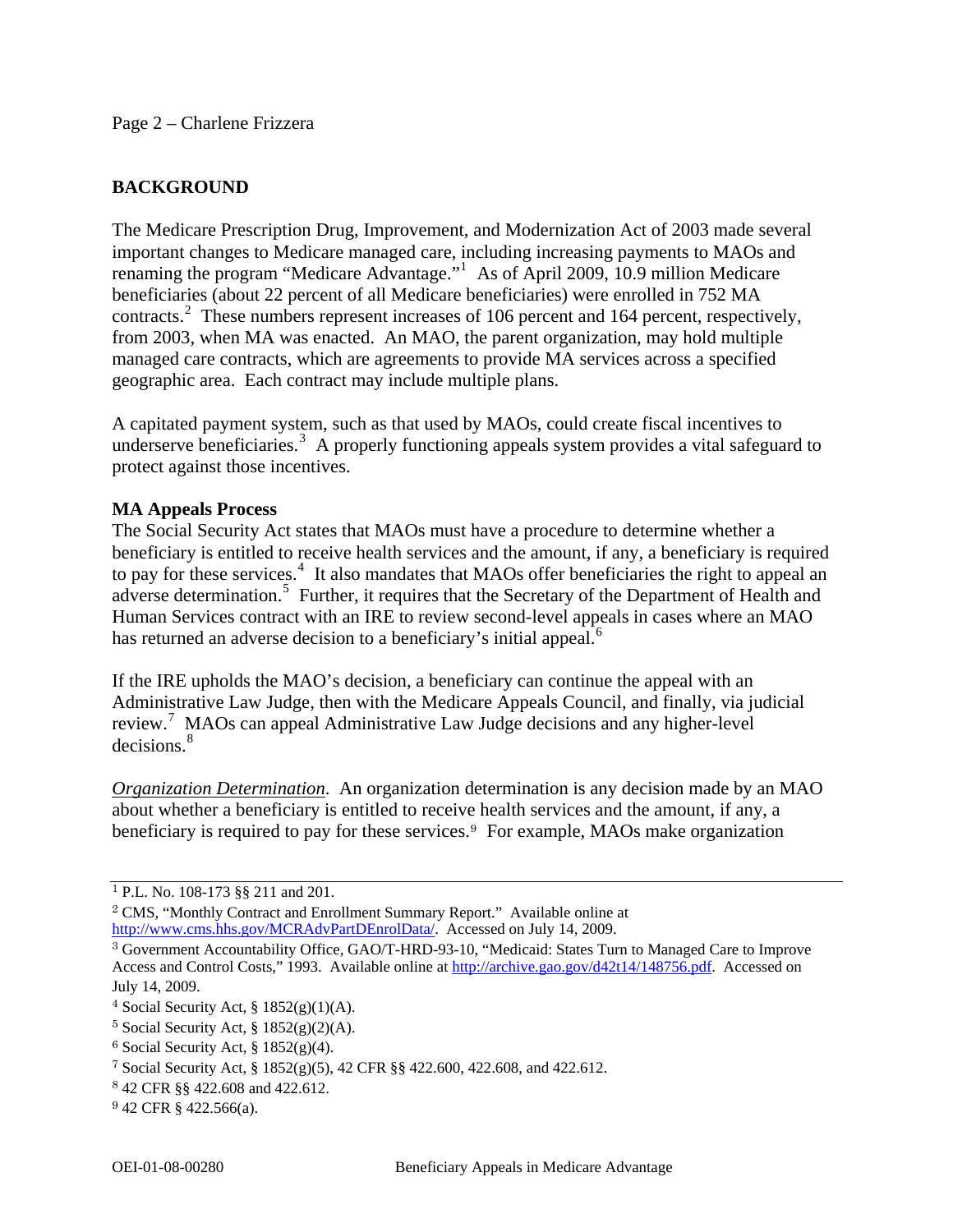## Page 3 – Charlene Frizzera

determinations about whether to pay for temporarily out of the area renal dialysis services, emergency services, poststabilization care, or urgently needed services; whether to pay for any other health services furnished by a provider other than the MAO that the enrollee believes are covered under Medicare (or, if not covered under Medicare, should have been furnished, arranged for, or reimbursed by the MAO); or discontinuation or reduction of a service if the enrollee believes that continuation of the service is medically necessary.[10](#page-2-0)

The parties that can request an organization determination are: the beneficiary or an authorized representative, the beneficiary's provider, or the legal representative of a deceased beneficiary's estate (in this memorandum report we refer to all of these parties as the beneficiary).<sup>[11](#page-2-1)</sup>

Beneficiaries can request three types of organization determinations: a standard service request, an expedited service request, and a payment request.<sup>[12](#page-2-2)</sup> Organization determinations have three possible outcomes for the beneficiary: favorable, partially adverse, or wholly adverse. When the MAO notifies a beneficiary of a partially or wholly adverse determination, it must inform the beneficiary, in writing, of the right to appeal a wholly or partially adverse determination.<sup>[13](#page-2-3)</sup>

Table 1 shows the timeframes by which MAOs must provide their decisions on organization determinations.[14](#page-2-4) If an MAO fails to meet these timeframes, the determination is considered adverse to the beneficiary and the beneficiary may appeal.<sup>[15](#page-2-5)</sup>

| ຼ<br><b>Type of Request</b>      | ຼ<br>Organization<br><b>Determination</b>       | . .<br><b>First-Level</b><br>Appeal | Second-Level<br>Appeal |
|----------------------------------|-------------------------------------------------|-------------------------------------|------------------------|
| <b>Standard Service Request</b>  | 14 days                                         | 30 days                             | 30 days                |
| <b>Expedited Service Request</b> | 72 hours                                        | 72 hours                            | 72 hours               |
| <b>Payment Request</b>           | In accordance with Prompt<br>Payment Standards* | 60 days                             | 60 days                |

 **Table 1: Timing for Organization Determinations and Appeals**

\* See 42 CFR § 422.520.

<span id="page-2-5"></span>15 42 CFR § 422.568(f).

<span id="page-2-0"></span><sup>10</sup> 42 CFR § 422.566(b).

<span id="page-2-1"></span> $11$  42 CFR § 422.566(c)(1)

<span id="page-2-2"></span><sup>12</sup> 42 CFR §§ 422.568(a), (b), and 422.572.

<span id="page-2-3"></span><sup>&</sup>lt;sup>13</sup> Social Security Act, §  $1852(g)(1)(B)$ , and CMS, "Medicare Managed Care Manual," Pub. No. 100-16, ch. 13, § 40.2.2.

<span id="page-2-4"></span><sup>14</sup> 42 CFR §§ 422.568(a), 422.568(b), and 422.572(a). For standard and expedited service requests, an MAO must make its determination and notify the beneficiary as expeditiously as the beneficiary's health requires, but no later than the timeframes set forth in Table 1. 42 CFR §§ 422.568(a) and 422.572(b) allow for an extension to the timeframes under certain circumstances.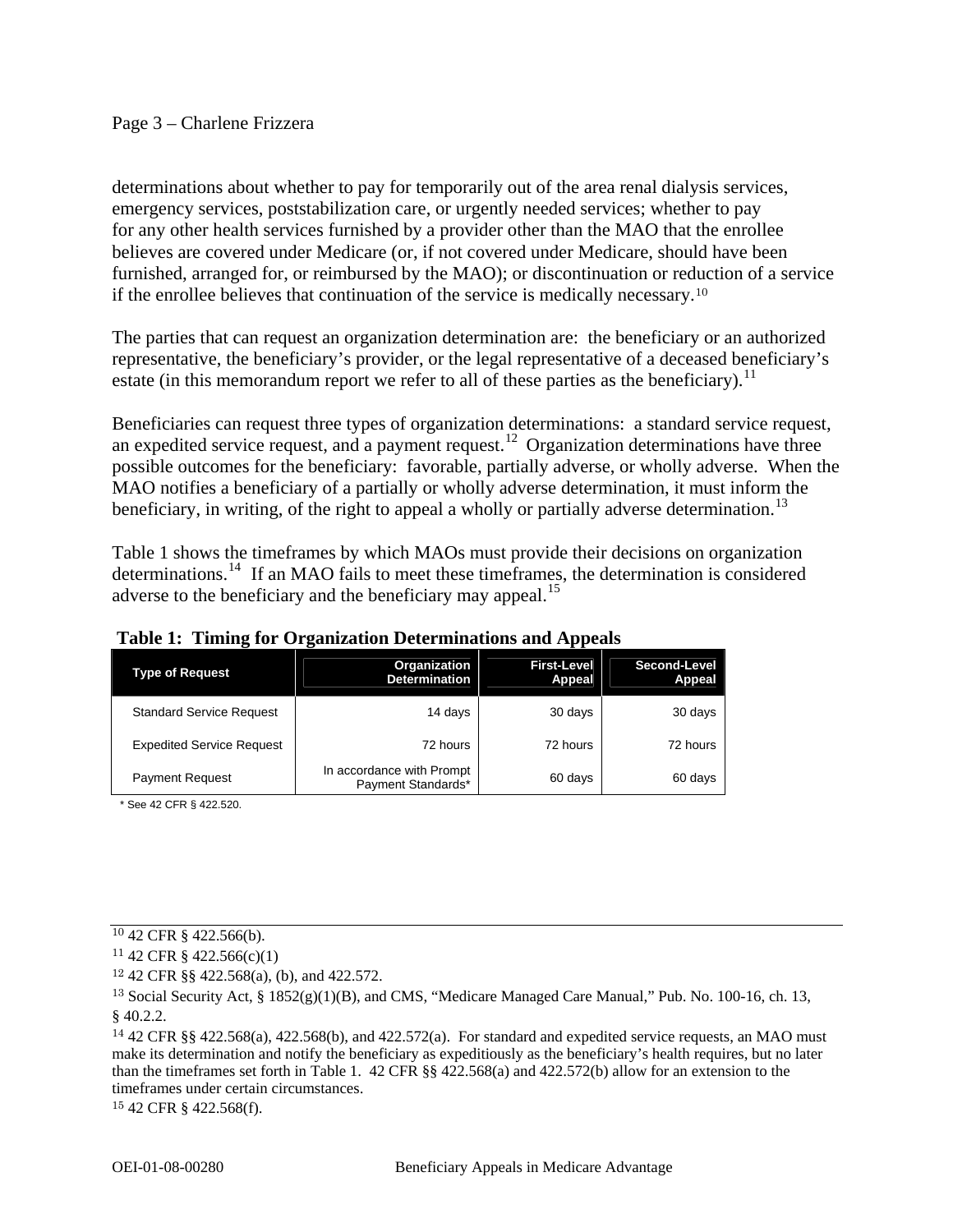#### Page 4 – Charlene Frizzera

*First-Level Appeal*. Beneficiaries have 60 days to appeal an MAO's adverse organization  $\overline{\text{determination}}$ .<sup>[16](#page-3-0)</sup> The same parties that can request a determination can also file an appeal with the MAO.<sup>[17](#page-3-1)</sup> Appeals, like organization determinations, fall into one of these three categories:

- Standard Service Request: A beneficiary can appeal an MAO's refusal to authorize provision of a service. $^{18}$  $^{18}$  $^{18}$
- Expedited Service Request: A beneficiary or a physician may request an expedited reconsideration of a determination.[19](#page-3-3) The MAO does not have to grant a beneficiary's request for an expedited reconsideration, unless the MAO determines that the standard timeframe could jeopardize the life or health of the beneficiary or the beneficiary's ability to regain maximum function.[20](#page-3-4) However, if a physician requests or supports an expedited reconsideration and states that the standard timeframe could jeopardize the life or health of a beneficiary or the beneficiary's ability to regain maximum function, the MAO must expedite the reconsideration. $21$
- Payment Request: A beneficiary can appeal the MAO's denial of payment for a service that a provider has already performed. $^{22}$  $^{22}$  $^{22}$

Table 1 also shows the timeframes by which MAOs must provide their decisions on first-level appeals.[23](#page-3-7)

The MAO must designate a person other than the one involved in making the organization determination to decide the outcome of the appeal.<sup>[24](#page-3-8)</sup> This outcome is called a reconsideration. The MAO's reconsideration is either favorable, partially adverse, or wholly adverse to the beneficiary. If the reconsideration is partially or wholly adverse, the MAO must forward it to the IRE.<sup>[25](#page-3-9)</sup> The MAO must also notify the beneficiary that it has forwarded the case.<sup>[26](#page-3-10)</sup>

<span id="page-3-9"></span> $25\,42$  CFR §§  $422.590(a)(2)$ , (b)(2), and (d)(5).

<span id="page-3-10"></span>26 42 CFR § 422.590(e).

<span id="page-3-0"></span><sup>16</sup> 42 CFR § 422.582(b).

<span id="page-3-1"></span><sup>17</sup> 42 CFR § 422.578.

<span id="page-3-2"></span><sup>18</sup> 42 CFR § 422.590(a).

<span id="page-3-3"></span><sup>19</sup> 42 CFR § 422.584(a).

<span id="page-3-4"></span><sup>20</sup> 42 CFR § 422.584(c)(2)(i).

<span id="page-3-5"></span> $21$  42 CFR § 422.584(c)(2)(ii).

<span id="page-3-6"></span><sup>22</sup> 42 CFR § 422.590(b).

<span id="page-3-7"></span><sup>23</sup> 42 CFR §§ 422.590(a), 422.590(b), and 422.590(d). For standard and expedited service requests, an MAO must make its reconsideration as expeditiously as the beneficiary's health requires, but no later than the timeframes set forth in Table 1. 42 CFR §§ 422.590(a) and 422.590(d)(2) allow for an extension to the timeframes under certain circumstances.

<span id="page-3-8"></span><sup>24</sup> 42 CFR § 422.590(g).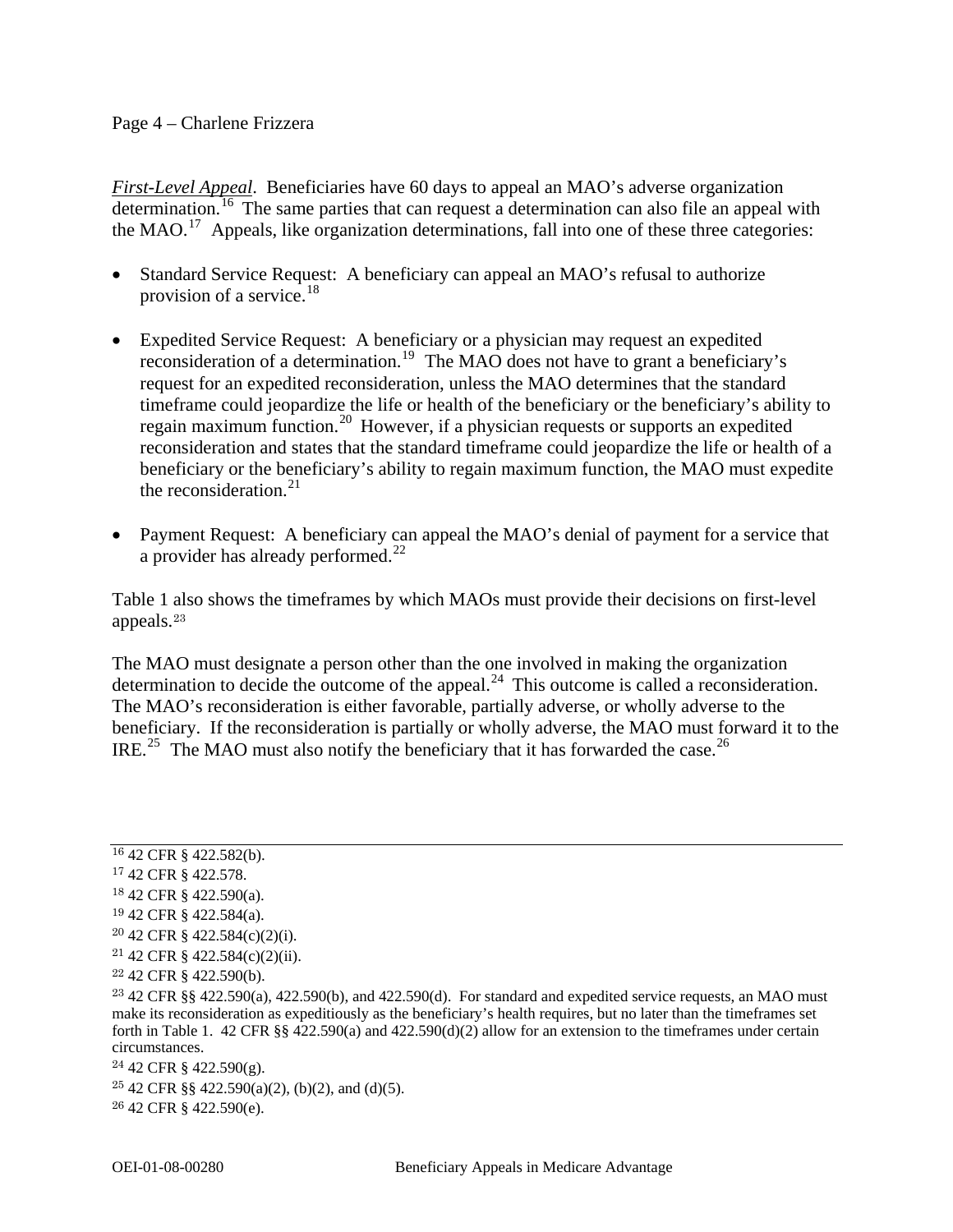## Page 5 – Charlene Frizzera

If an MAO does not provide the beneficiary with a decision within the specified time, the outcome of the case is considered to be adverse to the beneficiary, and the MAO must forward the case to the IRE.<sup>[27](#page-4-0)</sup> The IRE then reviews the case as it would any partial or wholly adverse reconsideration.

*Second-Level Appeal*. CMS currently contracts with Maximus Federal Services, Inc., as the IRE. The IRE must review wholly or partially adverse MAO reconsiderations.<sup>[28](#page-4-1)</sup> The IRE can either overturn, partially overturn, or uphold the MAO's reconsideration. When it has made its decision, the IRE must notify the beneficiary, the MAO, and CMS.<sup>[29](#page-4-2)</sup> If the IRE overturns the MAO's reconsideration, the MAO then must act within certain timeframes. The IRE can also dismiss the appeal under certain conditions: for example, if the appeal is brought by a party with no standing to do so, if it was not filed timely, or if a preservice appeal has become moot because a beneficiary received the service.<sup>[30](#page-4-3)</sup> MAOs must submit these cases to the IRE; they do not have the authority to dismiss them on their own. Table 1 also shows the timeframes by which the IRE must provide decisions on second-level appeals.<sup>[31](#page-4-4)</sup>

## **CMS Oversight of MA Appeals Process**

CMS oversees MAOs' performance in the appeals process in two ways: through audits of MAOs and through data submitted by MAOs and the IRE. CMS regional offices are responsible for ongoing MAO oversight.

*Audits*. Prior to 2007, CMS audited every Part C contract every 3 years. However, resource constraints and the growth in the number of MA contracts necessitated changes to this approach. Beginning in 2007, CMS implemented a risk-based approach to identify contracts for audit. These contracts are audited by CMS regional staff. Regional staff can also recommend that contracts receive focused, or for-cause, audits.

CMS also uses an assessment tool called the Targeted Appeals Monitoring System to select contracts for audit, by identifying MA plans that are outliers in performance in processing appeals. This system uses data from the IRE, as well as specific appeals-related questions from beneficiary surveys.

CMS's annual audit strategy details the specific elements that must be reviewed in every routine audit for that year (CMS regional auditors can request additional elements be included during an

<span id="page-4-0"></span><sup>27</sup> 42 CFR §§ 422.590(c) and (f).

<span id="page-4-1"></span><sup>28</sup> 42 CFR § 422.592(a).

<span id="page-4-2"></span><sup>29</sup> 42 CFR § 422.594(a).

<span id="page-4-3"></span><sup>30</sup> Maximus Federal Services, Inc., Medicare Advantage Organization Reconsideration Process Manual, §§ 4.2.5 and 4.7. CMS, "Medicare Managed Care Manual," Pub. No. 100-16, ch. 13, § 70.7.5.

<span id="page-4-4"></span><sup>31</sup> Medicare Part C Qualified Independent Contractor Task Order Statement of Work, § I.A.3. For standard and expedited service requests, the IRE must make its reconsideration as expeditiously as the beneficiary's health requires, but no later than the timeframes set forth in Table 1. Section I.A.3 of the Medicare Part C Qualified Independent Contractor Task Order Statement of Work allows for an extension to the timeframes under certain circumstances.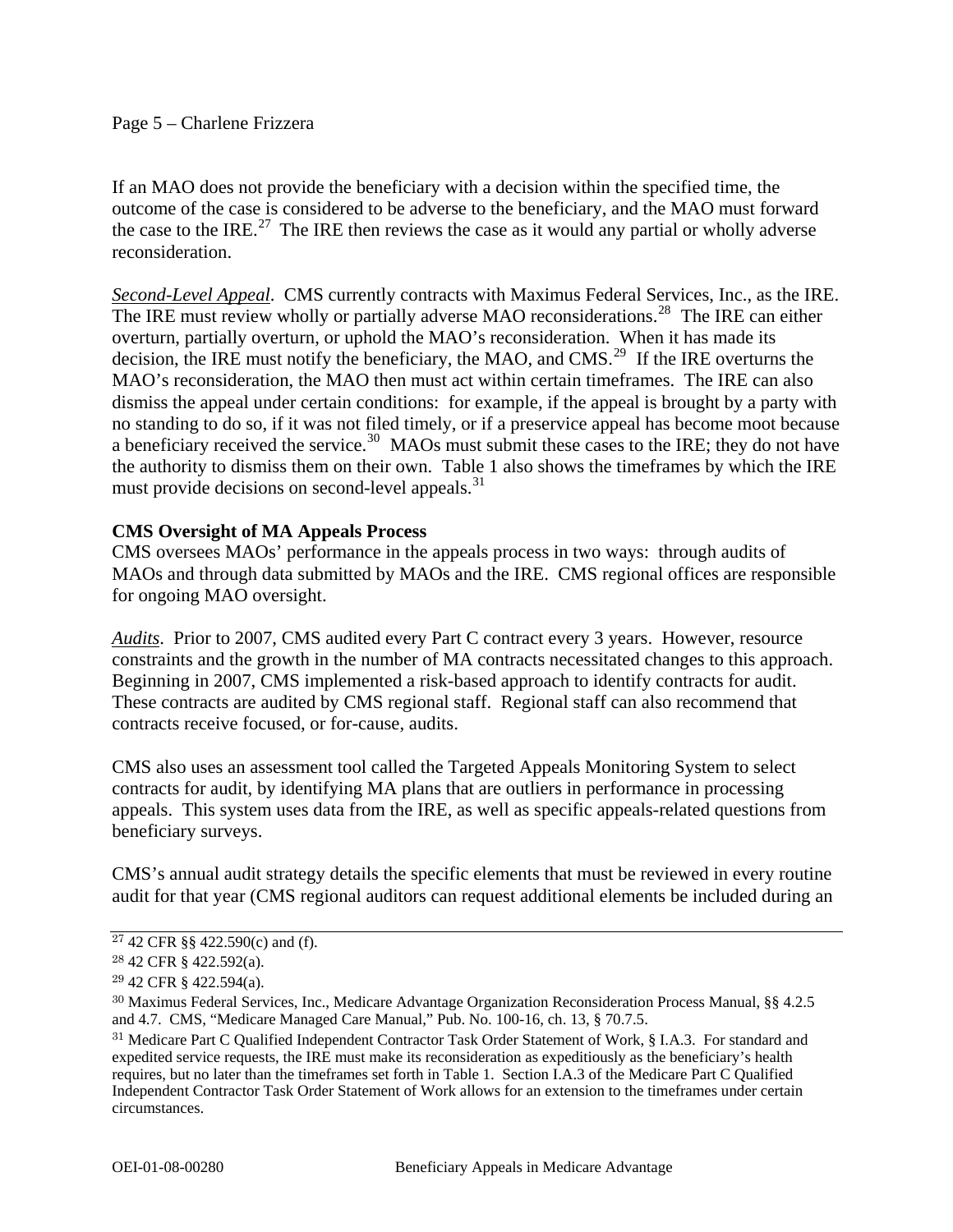## Page 6 – Charlene Frizzera

audit). Specific appeals-related elements include whether MAOs are: meeting timeliness requirements for making organization determinations and reconsiderations, meeting documentation requirements, and designating appropriate MAO staff to decide appeals.

*Data submitted by MAOs and the IRE to CMS*. Upon request, MAOs must provide beneficiaries with aggregate appeals data including the total number of appeals per 1,000 enrollees as well as the outcome of those appeals.<sup>[32](#page-5-0)</sup> MAOs should provide informational copies of these data to the appropriate CMS regional office.<sup>[33](#page-5-1)</sup> In 2009, CMS began requiring MAOs to submit the number and outcomes of organization determinations and reconsiderations.<sup>[34](#page-5-2)</sup>

The IRE submits reports to CMS that include aggregate MAO appeals data on an ongoing basis. These reports include timeliness of MAO organization determinations and reconsiderations, as well as MAO compliance with the IRE's decisions. The reports are derived from the Medicare Appeals System (MAS), a CMS system containing appeals data.

When an MAO makes an adverse reconsideration, it forwards descriptive case information to the IRE. The IRE staff enters this information, without verification, into the MAS. They also enter second-level appeals data, such as date and disposition of the appeal, into the MAS.

## **METHODOLOGY**

## **Scope**

This evaluation is national in scope. We analyzed data on service-related organization determinations made from October 1 to December 31, 2007, and service-related appeals made subsequent to adverse determinations from that timeframe. We did not analyze data on payment determinations or reconsiderations. We also analyzed data on second-level service appeals reviewed by the IRE in which the original determination date was between October 1 and December 31, 2007.

## **Data Sources**

*MAO data*. To obtain data on organization determinations and first-level appeals, we drew a stratified random sample of 105 MA contracts from the universe of 505 MA contracts in the 50 States and District of Columbia as of October 2007. We excluded demonstration contracts and contracts not subject to the MA appeals requirements. We stratified the 505 contracts based on enrollment:

• high-enrollment contracts: all contracts with more than 60,000 beneficiaries (25 contracts, all included in the sample);

<span id="page-5-0"></span><sup>32</sup> CMS, "Medicare Managed Care Manual," Pub. No. 100-16, ch. 13, §§ 170 and 170.5.1.

<span id="page-5-1"></span><sup>33</sup> Ibid., § 170.5.

<span id="page-5-2"></span><sup>34</sup> CMS, "Medicare Part C Plan Reporting Requirements Technical Specifications Document," Version: July 21, 2009.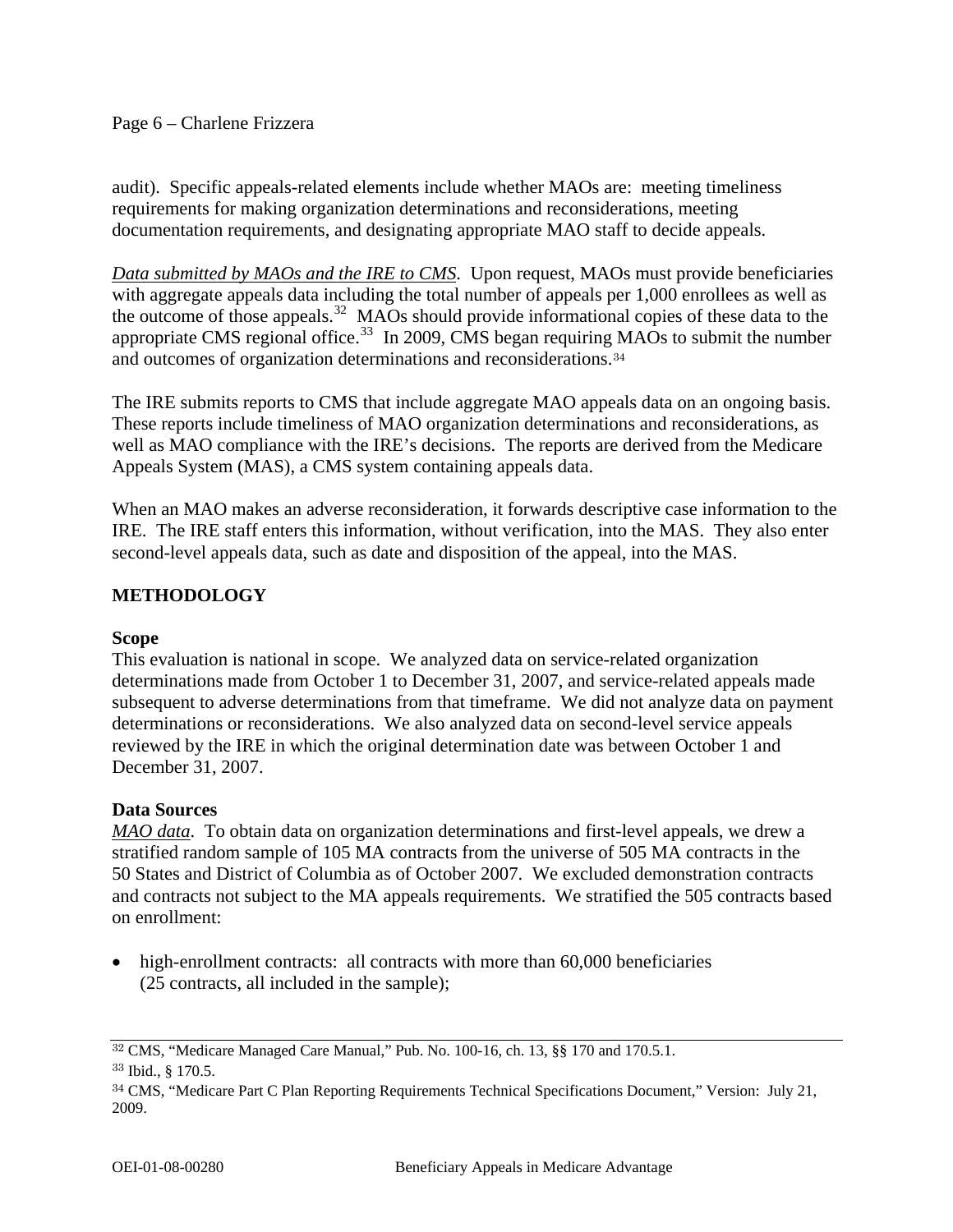## Page 7 – Charlene Frizzera

- medium-enrollment contracts: contracts with 10,001 to 60,000 beneficiaries (40 contracts sampled out of a universe of 136); and
- low-enrollment contracts: contracts with 10,000 or fewer beneficiaries (40 contracts sampled out of a universe of 344).

*IRE data*. We analyzed data on second-level appeals from the MAS. We also conducted structured interviews with IRE staff.

*CMS data*. We analyzed data on audits of MA contracts and summary data on corrective action plans. We also conducted structured interviews with staff at five purposively selected CMS regional offices. We selected the offices based on geographic diversity.

## **Data Collection**

*MAO data*. To obtain data on organization determinations and first-level appeals, we sent each MAO in our sample a data request. We attempted to contact nonresponsive MAOs three times in writing, and once by telephone, to obtain data. We received data for 101 of the 105 contracts in our sample. Of the four that did not submit data, we dropped two contracts that served dual-eligible populations, effectively reducing our sample to 103 contracts. The beneficiaries from those two contracts could have utilized the Medicaid appeals process, which is outside the scope of this study. Of the remaining 103 contracts, 2 did not respond to our request for data, yielding a 98-percent response rate.[35](#page-6-0) We allowed MAOs to report aggregate counts of favorable organization determinations.

*IRE data*. We obtained the MAS data from CMS. We also visited the IRE's office in Victor, NY, where it reviews the majority of second-level MA appeals, and conducted structured interviews with staff there.

*CMS data*. We obtained data from CMS on the number of audits conducted in 2007 and 2008, as well as data on corrective action plans resulting from those audits. We also conducted structured interviews with staff at five CMS regional offices, by telephone and in person.

## **Data Analysis**

*MAO data*. We concatenated all the data submissions from each MAO into two analytic files, one for organization determinations and one for appeals. We then analyzed each file in SAS. Some MAOs provided data outside the scope of our review. Because some MAOs submitted data outside our requested timeframe, we limited the organization determinations to those decided between October 1 and December 31, 2007. Similarly, we limited reconsiderations to those requested between October 1, 2007, and February 29, 2008, (this latter date corresponds to the 60-day limit on appeals of adverse determinations in our requested timeframe).<sup>[36](#page-6-1)</sup> To

<span id="page-6-0"></span><sup>35</sup> We have sent CMS information regarding these two contracts under separate cover.

<span id="page-6-1"></span><sup>&</sup>lt;sup>36</sup> In limiting reconsiderations by date, we recognize that some could stem from organization determinations made prior to October 1, 2007.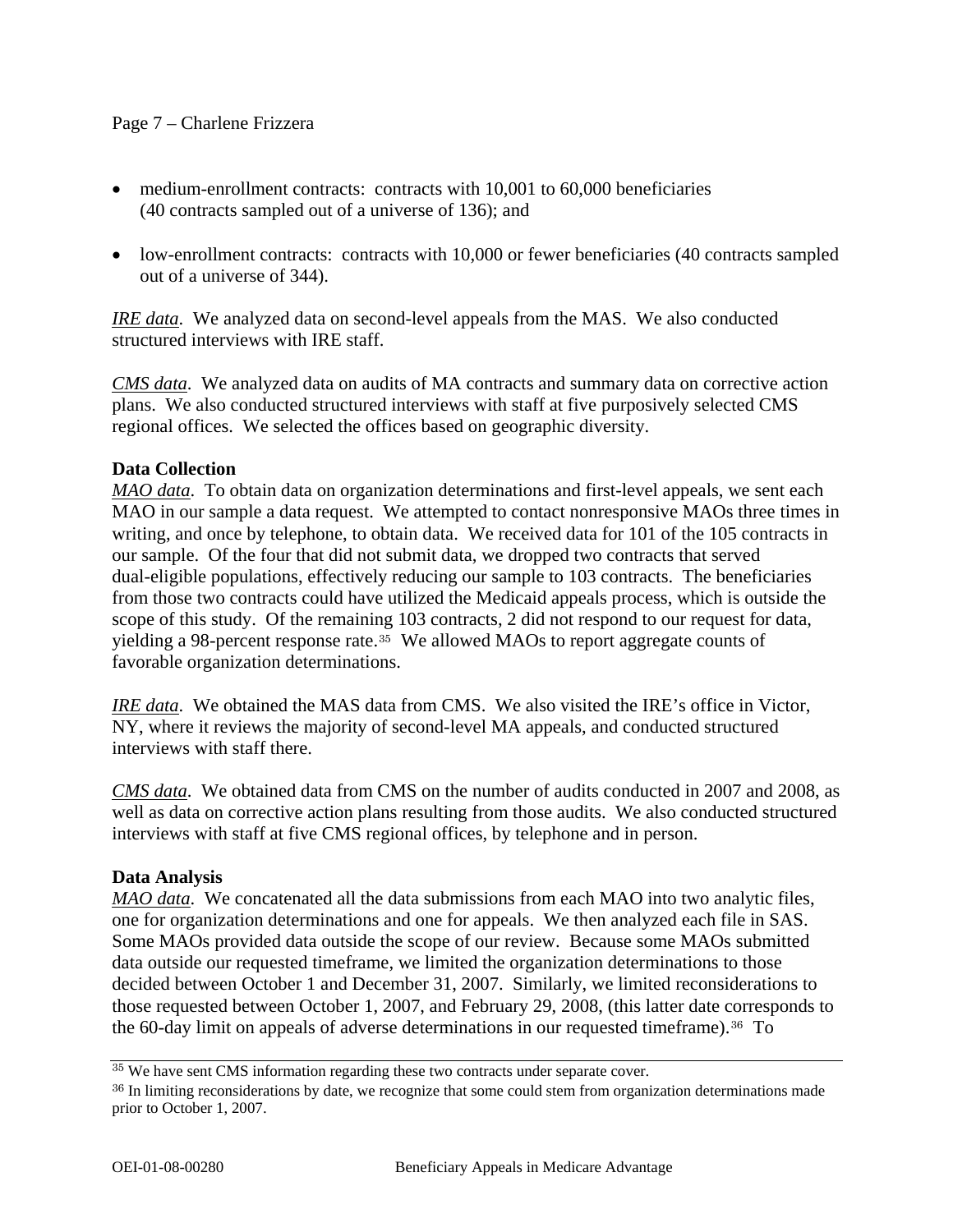#### Page 8 – Charlene Frizzera

determine the timeliness of determinations and appeals, we compared the request date with the decision date. We weighted the results of our analysis based on the strata described above, making them projectable to the universe of MA contracts. See Appendix A for confidence intervals and point estimates for the results of our analysis of MAO data.

*IRE data*. We analyzed MAS data on outcomes of second-level appeals. To maintain consistency with the MAO data, we only analyzed appeals associated with contracts in the universe from which we drew our sample. We analyzed all appeals from this universe. The IRE reviewed 2,212 service-related appeals that had an original determination date between October 1 and December 31, 2007. It dismissed 223 appeals, beneficiaries withdrew 91 appeals, and disposition data were missing for 2 appeals. Our analysis includes the remaining 1,896 appeals. The numbers of appeals reviewed by the IRE does not match the number of adverse reconsiderations made by MAOs. This discrepancy is likely because we analyzed the universe of data for IRE appeals, whereas our analysis of MAO data comes from a sample of contracts, with projected results.

*CMS data*. We analyzed the number of contracts CMS audited in 2007 and 2008. We matched data on contracts audited with data on unmet audit elements and corrective action plans. We analyzed elements related to organization determinations and reconsiderations as specified in "Chapter 13: Claims, Organization Determinations, Appeals and Grievances" of CMS's Medicare Advantage Audit Guide Version 4.

#### **Limitations**

We did not independently verify any of the information submitted by MAOs or in the MAS. Further, we cannot verify that MAOs provided data on all organization determinations in our requested timeframe, or that they provided data on all reconsiderations associated with adverse determinations. Though we requested that MAOs provide only reconsiderations of adverse determinations that were made between October 1 and December 31, 2007, we did not match reconsiderations to their initial determinations. We did not verify whether MAOs forwarded all adverse reconsiderations to the IRE. Our analysis of MAO timeliness did not include whether or not the MAO received an extension. Finally, because we allowed MAOs to submit aggregate counts of favorable organization determinations, we could not analyze their timeliness.

#### **Standards**

This study was conducted in accordance with the "Quality Standards for Inspections" approved by the Council of the Inspectors General on Integrity and Efficiency.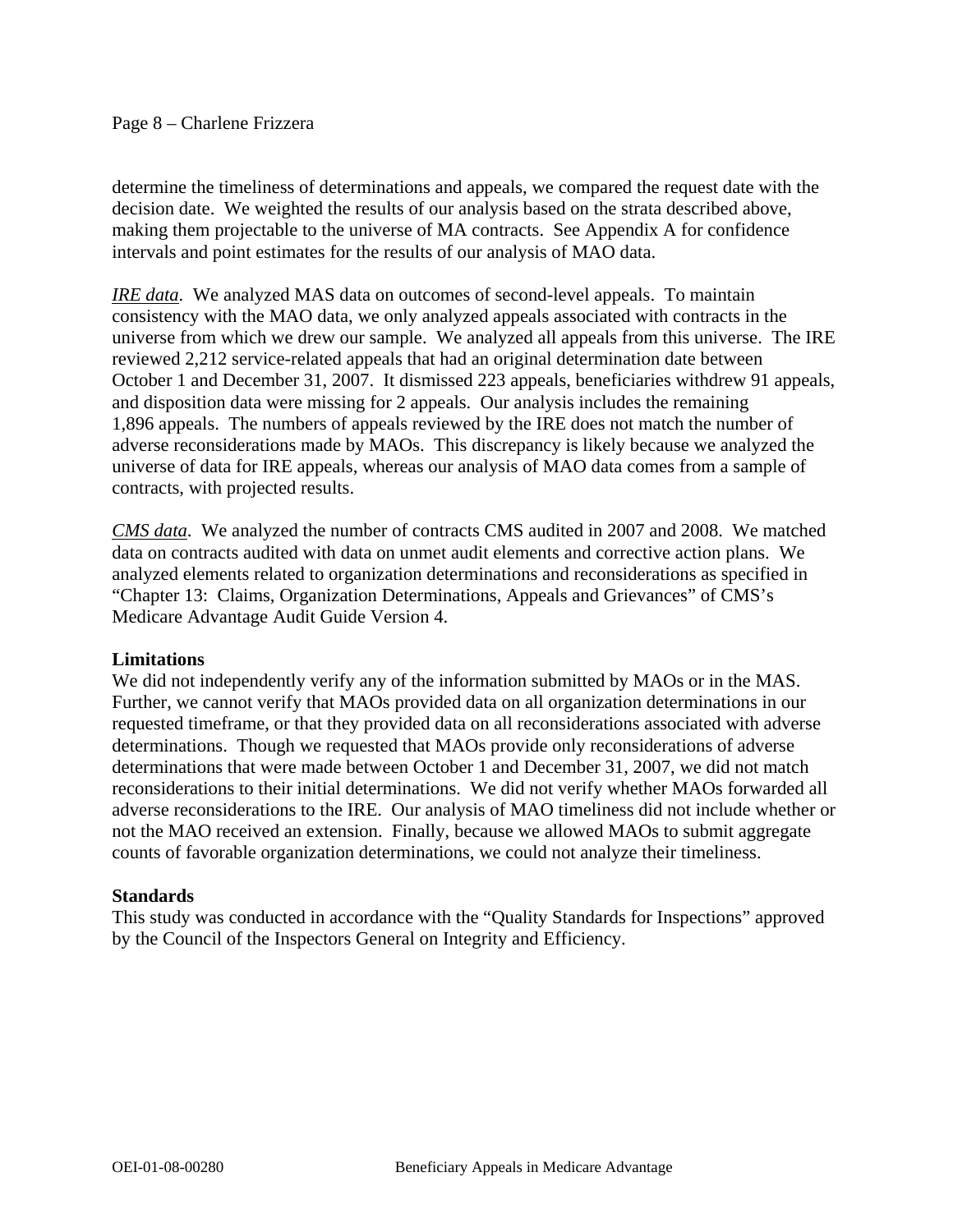## **RESULTS**

## **MAOs decided the vast majority of organization determinations in favor of beneficiaries; they denied very few**

MAOs processed over 3.2 million organization determinations from October 1 to December 31, 2007. High-enrollment contracts processed about 1.3 million determinations, medium-enrollment contracts processed about 1.6 million, and low-enrollment contracts processed about 400,000. Overall, MAOs decided 98 percent of organization determinations in favor of beneficiaries, with minimal variation by contract enrollment. See Table 2 for the disposition of organization determinations.

| <b>Disposition</b>          | <b>Number of</b><br>Organization<br><b>Determinations</b> | Percentage of<br>Organization<br><b>Determinations</b> |
|-----------------------------|-----------------------------------------------------------|--------------------------------------------------------|
| Favorable to member         | 3,196,469                                                 | 97.8%                                                  |
| Wholly adverse to member    | 65,430                                                    | 2.0%                                                   |
| Partially adverse to member | 7,593                                                     | 0.2%                                                   |
| <b>Overall total</b>        | 3,269,492                                                 | 100%                                                   |

#### **Table 2: Outcome of Organization Determinations**

Source: Office of Inspector General (OIG) analysis of MA contract data, 2009.

Of the more than 3.2 million determinations MAOs processed, just over 73,000 were wholly or partially adverse to beneficiaries. Standard determinations comprised 93 percent of these denials; 7 percent were expedited.

*Although most denials were timely, MAOs decided 23 percent of adverse expedited determinations late.* MAOs must process expedited service requests within 72 hours.<sup>[37](#page-8-0)</sup> Expedited service requests are those in which the MAO or the beneficiary's physician determines that the standard 14-day timeframe could jeopardize the life or health of the beneficiary or the beneficiary's ability to regain maximum function.<sup>[38](#page-8-1)</sup> Our analysis does not examine whether the MAO received an extension to the mandated timeframe.

In contrast with expedited denials, MAOs processed only 4 percent of standard service denials late. Of these late denials, one in four was more than 16 days late. Because the timeliness threshold is 14 days, this means at least 1 month had elapsed since the original service request.

<span id="page-8-0"></span><sup>37</sup> 42 CFR § 422.572(a).

<span id="page-8-1"></span><sup>38</sup> 42 CFR § 422.570(c)(2).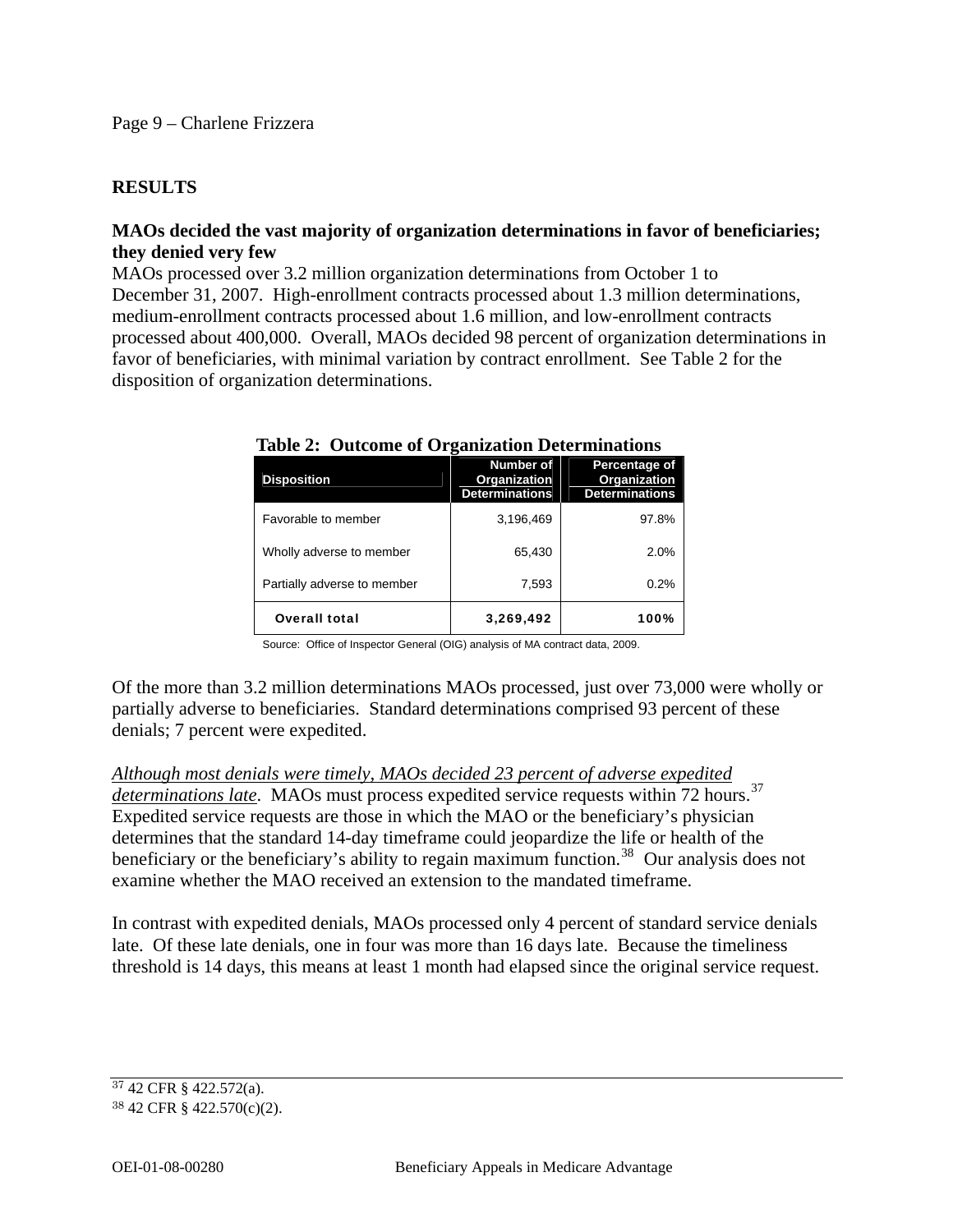## **Of those adverse organization determinations, very few were appealed, and upon appeal, MAOs overturned more than half of their own denials**

Beneficiaries can appeal a wholly adverse or partially adverse organization determination made by the MAO. Of the 73,023 adverse determinations, MAOs received only 5,478 appeals (8 percent). However, when beneficiaries did appeal, MAOs overturned their own denial 54 percent of the time, and partially overturned an additional 2 percent of denials (see Table 3). Beneficiaries appealed 5 percent of the standard service-related determinations that MAOs denied, versus 35 percent of adverse expedited determinations.

| <b>Disposition</b>          | Number of<br><b>First-Level</b><br><b>Appeals</b> | <b>Percentage of First-</b><br><b>Level Appeals</b> |
|-----------------------------|---------------------------------------------------|-----------------------------------------------------|
| Favorable to member         | 2,966                                             | 54.1%                                               |
| Wholly adverse to member    | 2,428                                             | 44.3%                                               |
| Partially adverse to member | 84                                                | 1.5%                                                |
| <b>Overall total</b>        | 5,478                                             | 100%*                                               |

 **Table 3: Outcome of First-Level Appeals (Reconsiderations)**

\* Column does not add to total because of rounding. Source: OIG analysis of MA contract data, 2009.

*MAOs decided 18 percent of first-level service appeals late*. MAOs must decide standard service appeals within 30 days and expedited appeals within  $72$  hours.<sup>[39](#page-9-0)</sup> When MAOs do not meet

specified timeframes for appeals, the outcome is considered adverse to the beneficiary and the MAO must forward the case to the IRE.<sup>[40](#page-9-1)</sup> Our analysis does not examine whether the MAO received an extension to the mandated timeframe.

## **At the second level of appeal, the IRE overturned about one in five adverse MAO reconsiderations**

The IRE received 2,212 service reconsiderations in which the MAO's adverse organization determination occurred in the last calendar quarter of  $2007<sup>41</sup>$  $2007<sup>41</sup>$  $2007<sup>41</sup>$ . The IRE dismissed 10 percent of these cases; beneficiaries withdrew their appeal in an additional 4 percent. Our analysis excluded these withdrawals and dismissals. The IRE reviewed 1,896 service appeals in which it rendered a decision, and decided in favor of the beneficiary in 19 percent of them. Of these cases where the IRE overturned the MAO's decision, appeals for practitioner services (30 percent) were the most common; clinic, lab, or x-ray services (19 percent) were the second most common. The IRE decided about 3 percent of service appeals partially adverse to the beneficiary. See Table 4 for the breakdown of dispositions for second-level appeals.

<span id="page-9-0"></span><sup>39</sup> 42 CFR §§ 422.590(a)(1), 422.590(a)(2), 422.590(d)(1).

<span id="page-9-1"></span><sup>40</sup> 42 CFR §§ 422.590(c) and (f).

<span id="page-9-2"></span><sup>&</sup>lt;sup>41</sup> To determine the outcome of IRE reconsiderations, we analyzed data from the MAS. We did not match these data with data we received from MA contracts. Further, the results of our analysis of MA contracts are projections. Therefore, the exact number of adverse MAO reconsiderations does not match the number of cases reviewed by the IRE.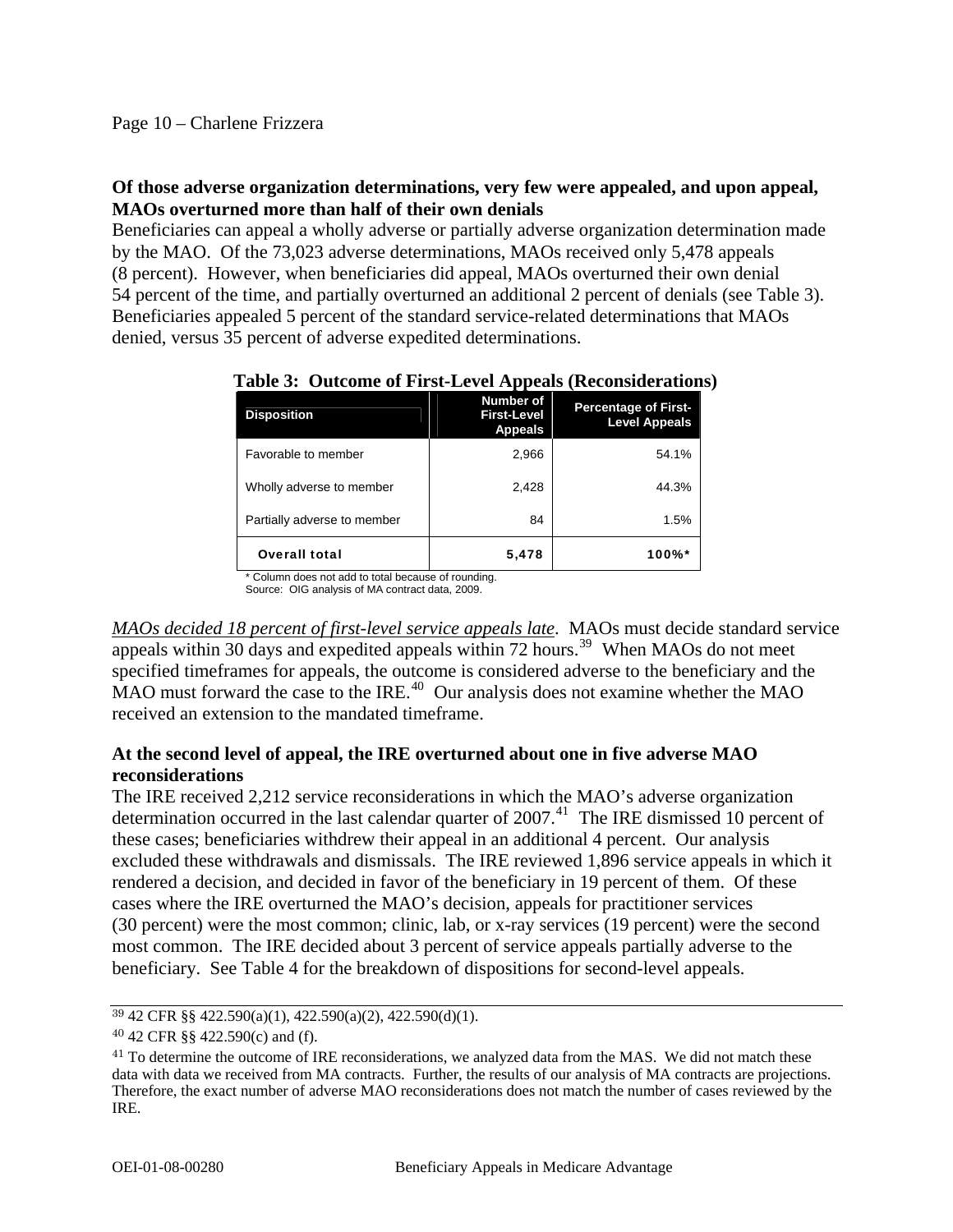| <b>Disposition</b>          | <b>Number</b><br>Οf<br>Second-<br>Level<br><b>Appeals</b> | Percentage<br>of Second-<br><b>Level Appeals</b> |
|-----------------------------|-----------------------------------------------------------|--------------------------------------------------|
| Favorable to member         | 363                                                       | 19.1%                                            |
| Wholly adverse to member    | 1,481                                                     | 78.1%                                            |
| Partially adverse to member | 52                                                        | 2.7%                                             |
| <b>Overall total</b>        | 1,896                                                     | 100%*                                            |

## **Table 4: Disposition of Second-Level Service Appeals**

\* Column does not add to total because of rounding.

Source: OIG analysis of MAS data, 2009.

IRE staff told us that the most frequent reason they overturn an MAO's decision is because it was not in accordance with Medicare coverage requirements. On occasion, IRE reviewers need additional information from the MAO to render a decision. In the event that an MAO does not provide requested data, the reviewer typically makes a decision favorable to the beneficiary.

*The IRE overturned 25 percent of adverse expedited service reconsiderations, compared with 16 percent of standard service reconsiderations*. About 35 percent of the overturned expedited appeals concerned nursing home care; 23 percent related to clinic, lab, or x-ray services; and 15 percent were for practitioner services.

IRE staff told us that their review process worked well overall, although they did raise some concerns. When MAOs submit case file data to the IRE, they include a standard form that includes the type and description of the appeal. In some cases, IRE staff cannot determine from the form whether a case is a standard or expedited appeal, because the MAO marked both in different places. In these cases, IRE staff review the entire case file to make an appropriate determination about the type of appeal.

**CMS identified many MA contracts that failed to meet appeals-related audit elements** 

In 2007, the first year of CMS's new audit strategy, it audited 106 MA contracts. Its strategy specified that all routine audits would include all audit elements related to organization determinations and first-level appeals.

In 2008, CMS adjusted its methodology for selecting contracts to audit, moving from a focus on contracts to larger managed care entities. For example, rather than auditing a single contract from a large MAO, CMS's audit included multiple contracts operated by that MAO. As a result, CMS almost tripled the number of contracts it audited, auditing 279 MA contracts in 2008. As in 2007, routine audits in 2008 included all appeals-related audit elements.

Because CMS may not have much data on new contracts, it might not select them for routine audits until they have been in operation for some time. As a result, staff from one CMS region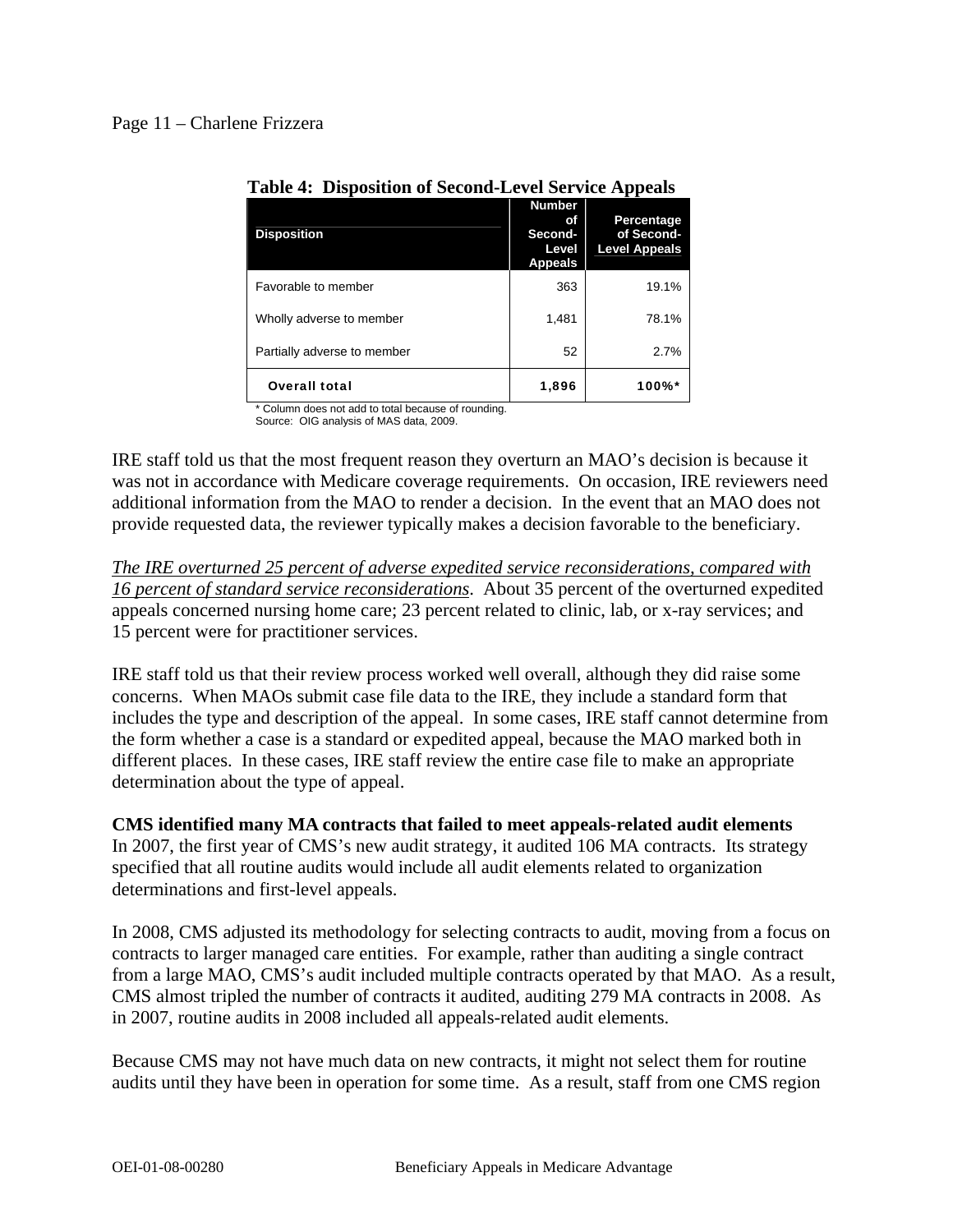## Page 12 – Charlene Frizzera

told us it holds regular conference calls with MAOs that operate contracts in its purview. The region uses these calls to identify issues that can lead to a focused audit.

To audit the various elements, CMS regional staff request data from the MAO. Regional staff we spoke with told us that obtaining accurate, complete data is often a challenge, requiring multiple requests from CMS. According to one region, the quality of data varies across contracts, with newer contracts requiring more assistance from CMS. If a contract fails to provide the requested data, CMS will deem it noncompliant with that audit element.

*The content of beneficiary notices was the most commonly unmet audit element regarding organization determinations, and unmet timeliness elements were the most common for appeals*. In 2007, 68 contracts had at least one unmet appeals-related audit element (64 percent of all MA contracts audited that year). The three most commonly unmet elements were all related to organization determinations: the content of beneficiary notices of claim denials (unmet by 41 percent of audited contracts), making correct claim determinations (27 percent), and content of beneficiary notices of standard preservice denials (25 percent). The most commonly unmet elements related to reconsiderations addressed timeliness: timeliness of favorable claims reconsiderations, and of requests for expedited reconsiderations, both unmet by 22 percent of audited contracts.

In 2008, 197 contracts did not meet at least one appeals-related audit element (70 percent of all MA contracts audited that year). The most frequently unmet element was again related to organization determinations: 50 percent of audited contracts did not meet the element for content of beneficiary notices of claim denials. Other commonly unmet elements for determinations included timeliness of requests for expedited determinations (unmet by 39 percent of audited contracts), and making correct claim determinations (38 percent). The most commonly unmet audit elements for reconsiderations all concerned timeliness: adverse standard preservice reconsiderations (unmet by 39 percent of audited contracts), requests for expedited reconsiderations (38 percent), and favorable claims reconsiderations (34 percent). See Table 5 for the 10 most frequently unmet elements in 2007 and 2008.

When a contract does not meet an audit element, it must develop a corrective action plan and submit it to the CMS regional office for approval. CMS staff told us that, to approve a corrective action plan, they look for a "credible plan with supporting documentation" that is "workable and doable." Once CMS accepts the corrective action plan, the contract must successfully complete it and submit data to CMS demonstrating improvement.

For example, CMS required one contract that did not meet the audit element for content of claim denial notices to complete a corrective action plan. The contract had to establish policies and procedures to ensure that a denial notice is issued each time a claim is denied, train staff on these policies and procedures, and audit denied claims monthly.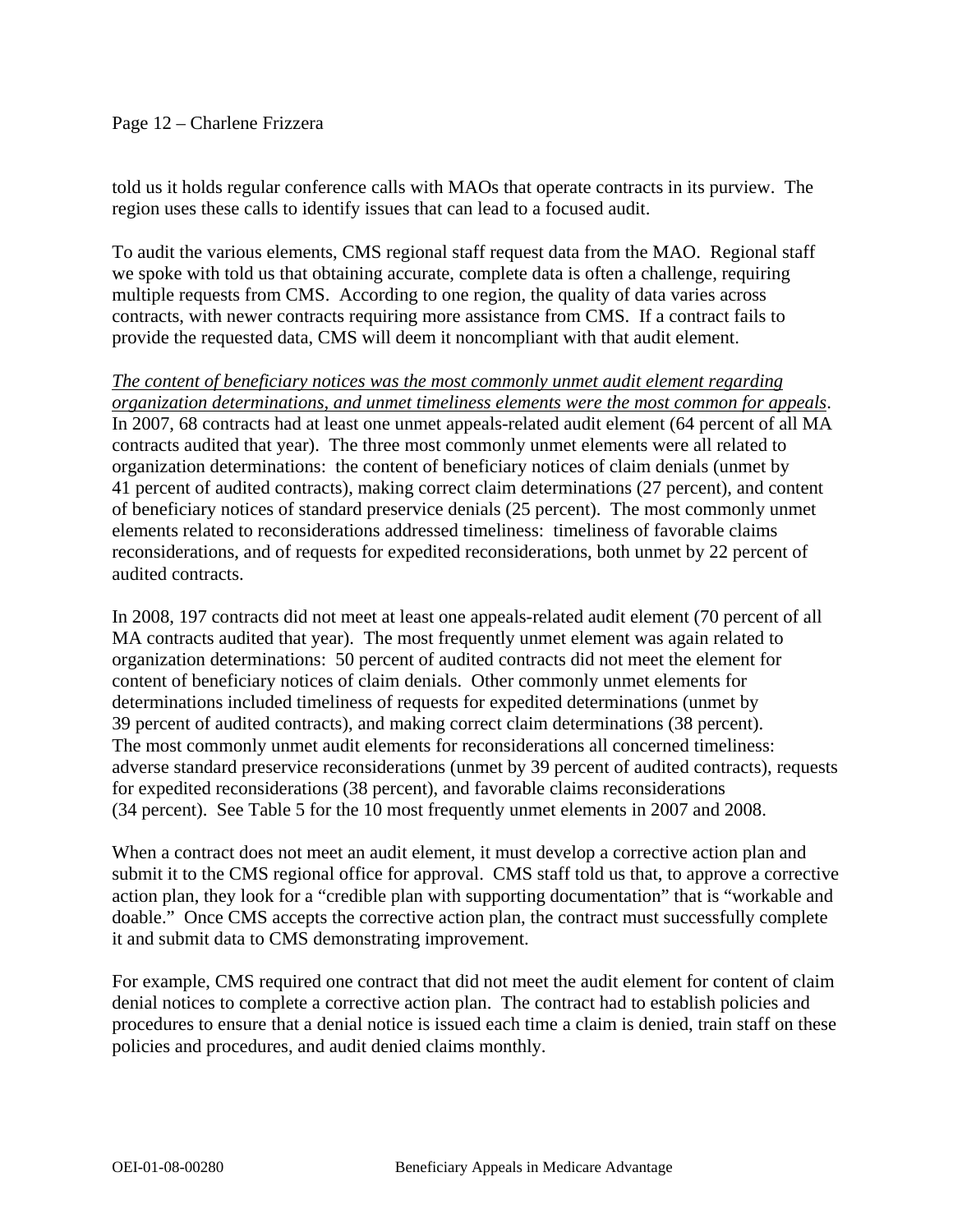# Page 13 – Charlene Frizzera

| <b>Unmet Audit Elements, 2007</b>                               |                                                                                 |                                                                                  |  |
|-----------------------------------------------------------------|---------------------------------------------------------------------------------|----------------------------------------------------------------------------------|--|
| <b>Audit Element</b>                                            | Number of<br><b>Contracts Not</b><br><b>Meeting Element</b><br>$N = 106$        | <b>Percent of</b><br><b>Contracts Not</b><br><b>Meeting Element</b><br>$N = 106$ |  |
| Claim Denials (Notice Content)                                  | 43                                                                              | 40.6%                                                                            |  |
| <b>Correct Claim Determinations</b>                             | 29                                                                              | 27.4%                                                                            |  |
| <b>Standard Preservice Denials (Notice Content)</b>             | 26                                                                              | 24.5%                                                                            |  |
| Favorable Claims Reconsiderations (Timeliness)                  | 23                                                                              | 21.7%                                                                            |  |
| Requests for Expedited Reconsiderations (Timeliness)            | 23                                                                              | 21.7%                                                                            |  |
| Interest on Clean Claims Paid Late                              | 22                                                                              | 20.8%                                                                            |  |
| Timely Payment of Noncontractor Clean Claims                    | 20                                                                              | 18.9%                                                                            |  |
| Adverse Standard Preservice Reconsiderations (Timeliness)       | 20                                                                              | 18.9%                                                                            |  |
| Favorable Standard Preservice Reconsiderations (Timeliness)     | 20                                                                              | 18.9%                                                                            |  |
| Adverse Claims Reconsiderations (Timeliness)                    | 17                                                                              | 16.0%                                                                            |  |
| <b>Unmet Audit Elements, 2008</b>                               |                                                                                 |                                                                                  |  |
| <b>Audit Element</b>                                            | <b>Number of</b><br><b>Contracts Not</b><br><b>Meeting Element</b><br>$N = 279$ | <b>Percent of</b><br><b>Contracts Not</b><br><b>Meeting Element</b><br>$N = 279$ |  |
| Claim Denials (Notice Content)                                  | 141                                                                             | 50.5%                                                                            |  |
| Adverse Standard Preservice Reconsiderations (Timeliness)       | 110                                                                             | 39.4%                                                                            |  |
| Requests for Expedited Organization Determinations (Timeliness) | 108                                                                             | 38.7%                                                                            |  |
| Requests for Expedited Reconsiderations (Timeliness)            | 107                                                                             | 38.3%                                                                            |  |
| <b>Correct Claim Determinations</b>                             | 106                                                                             | 38.0%                                                                            |  |
| <b>Standard Preservice Denials (Notice Content)</b>             | 98                                                                              | 35.1%                                                                            |  |
| Favorable Claims Reconsiderations (Timeliness)                  | 96                                                                              | 34.4%                                                                            |  |
| <b>Standard Preservice Denials (Timeliness)</b>                 | 93                                                                              | 33.3%                                                                            |  |
| Adverse Claims Reconsiderations (Timeliness)                    | 91                                                                              | 32.6%                                                                            |  |
| Effectuation of Third-Party Expedited Reconsideration Reversals | 53                                                                              | 19.0%                                                                            |  |

## **Table 5: Most Frequently Unmet Audit Elements From 2007 and 2008 CMS Audits**

Source: OIG analysis of CMS audit data, 2009.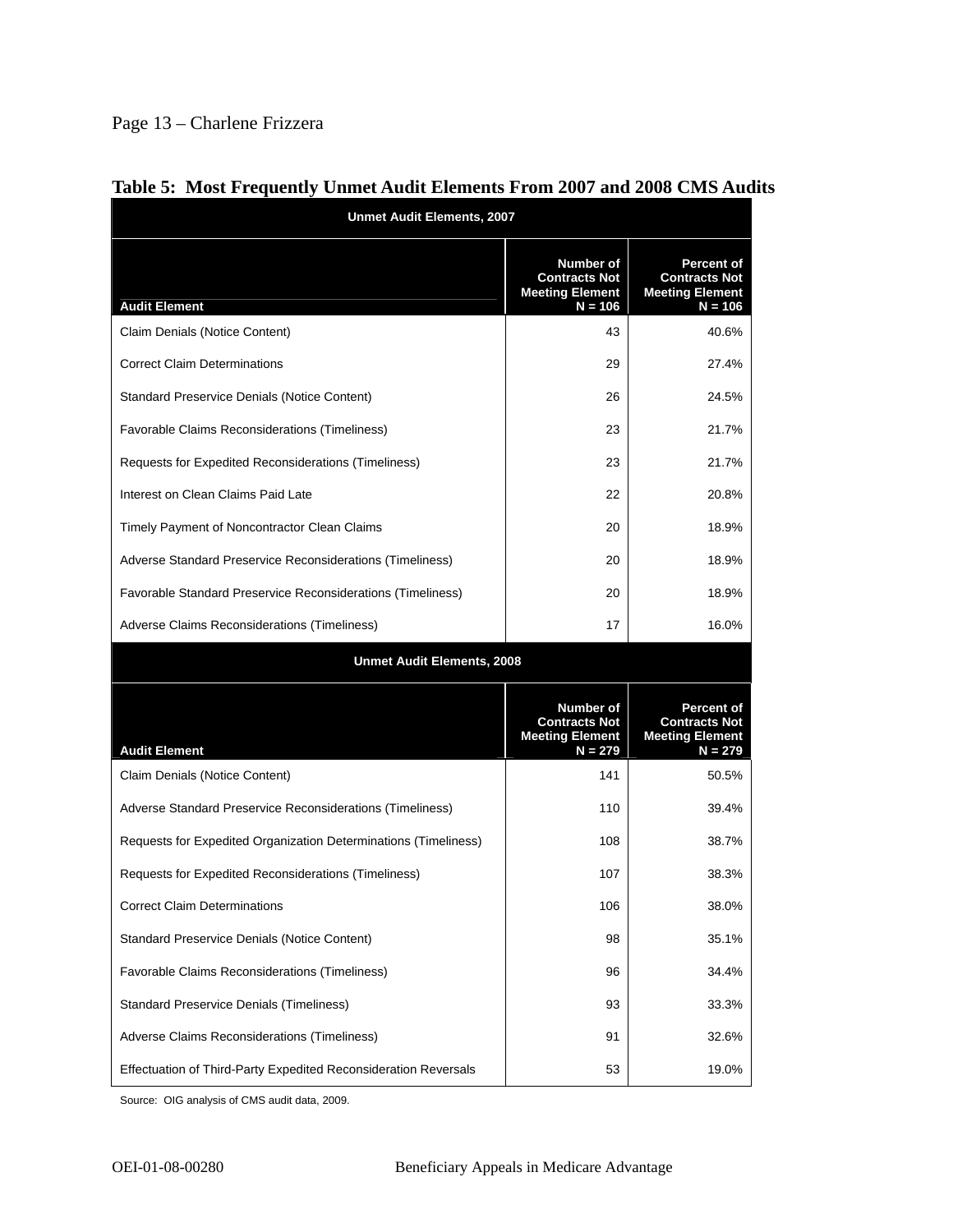Page 14 – Charlene Frizzera

## **CONCLUSION**

We found that MAOs decided the vast majority of organization determinations in favor of beneficiaries, and that MAOs overturned more than half of their own denials upon appeal. We also found that MAOs decided 18 percent of first-level appeals late. Our review also showed that CMS audits have identified many MA contracts that did not meet its timeliness standards for determinations and first-level appeals.

However, our review raises questions and concerns. We found that beneficiaries appealed fewer than 1 in 10 adverse organization determinations. Although no rate of appeal is expected or correct, further study could examine factors that might explain this rate. For example, some beneficiaries may be unaware of their right to appeal an adverse determination. This concern is reflected in CMS's audit findings, which showed that many MAOs failed to use CMS-approved notices when informing beneficiaries of a service denial. These notices are important because they inform beneficiaries why the MAO denied their request and how to file an appeal. Further study could also identify differences between denied requests that beneficiaries appeal and those that beneficiaries do not appeal.

Particularly concerning are the problems with timeliness in processing adverse expedited determinations and the higher IRE overturn rate of expedited cases. Because expedited cases concern time-sensitive care, it is important that such care be delivered with minimal delays.

This report is being issued directly in final because it contains no recommendations. If you have comments or questions about this report, please provide them within 60 days. Please refer to report number OEI-01-08-00280 in all correspondence.